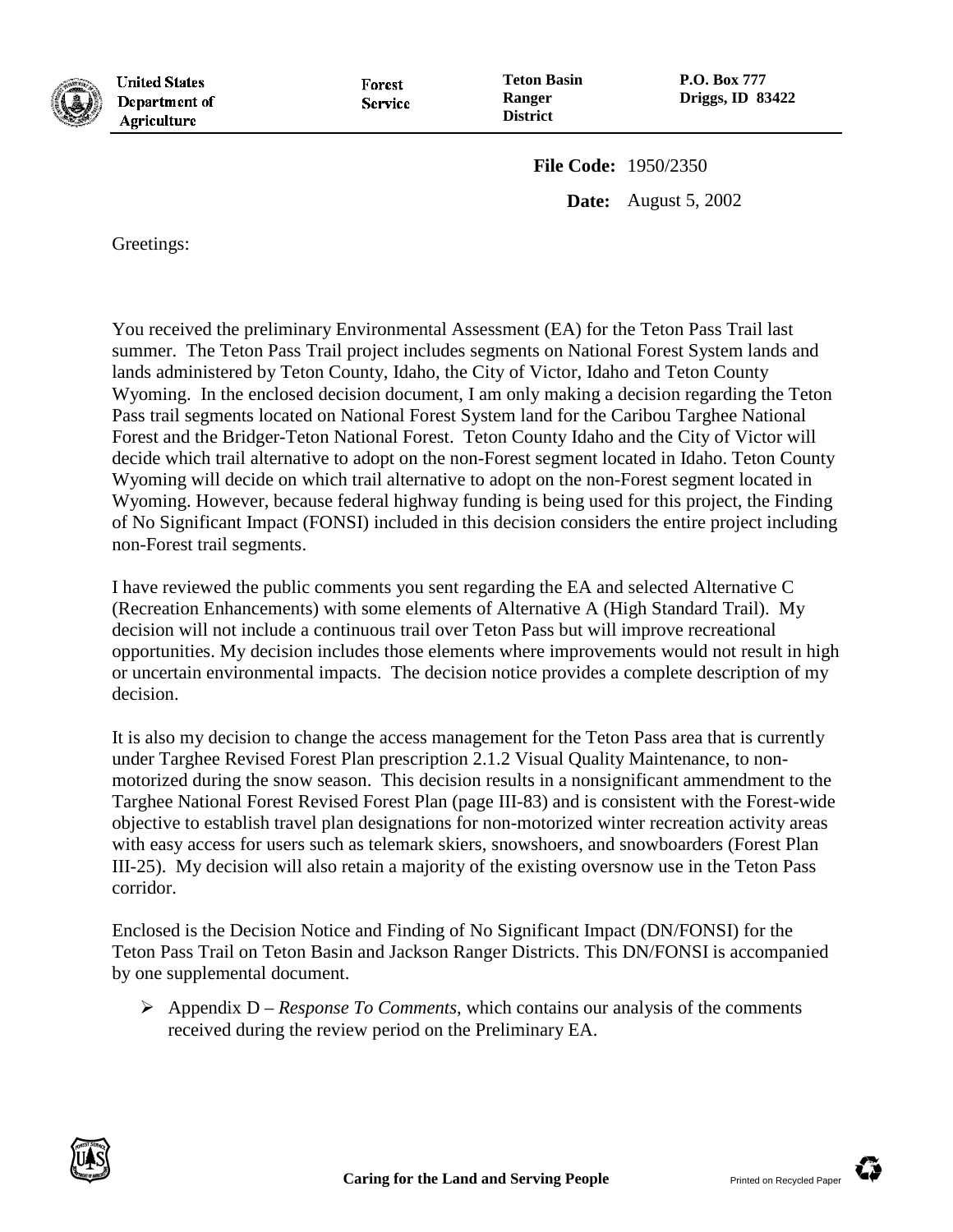My decision on National Forest System Lands is subject to appeal pursuant to 36 CFR 215.7. Notice of appeal must be postmarked or received by the Appeal Deciding Officer within 45 days of the publication of a legal notice in the Idaho Falls Post Register newspaper. The legal notice is expected to be published on August 8, 2002. The Appeal Deciding Office is Regional Forester Jack Troyer, Intermountain Region, 324 25<sup>th</sup> Street, Ogden, UT 84401. Appeal must meet requirements of 36 CFR 215.14.

Please take time to review The DN/FONSI. If you have any questions on this analysis or would like additional information, please contact Jay Pence at (208) 354-2312 or Linda Merigliano at (307)739-5428.

Sincerely,

JAY PENCE District Ranger

Enclosures (2)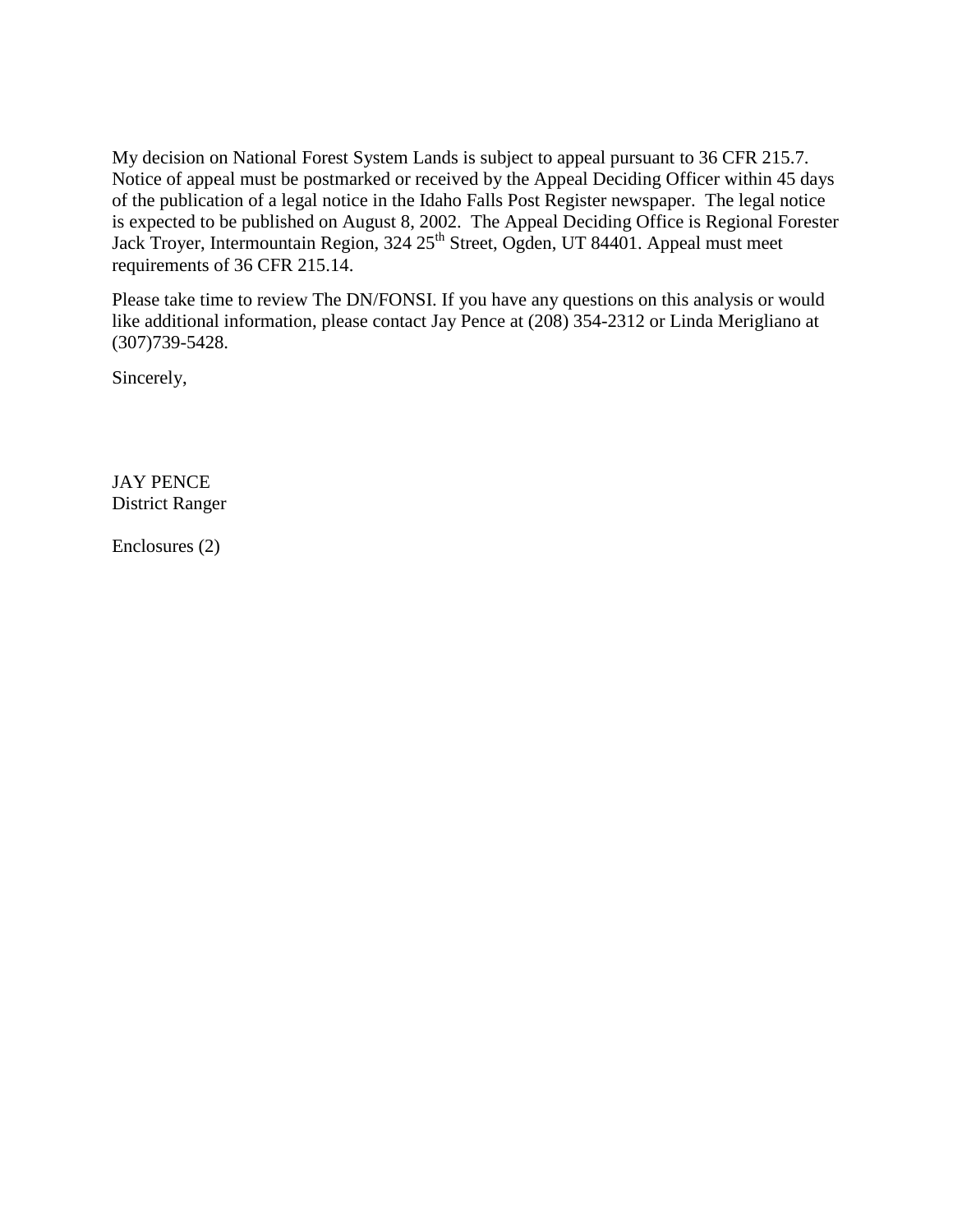### **DECISION NOTICE AND FINDING OF NO SIGNIFICANT IMPACT**

# **Teton Pass Trail**

Caribou-Targhee and Bridger-Teton National Forests Teton County Idaho and Wyoming, and City of Victor

### **INTRODUCTION**

The Teton Pass Trail was identified as a Millennium Trail in 1998. The Millennium Trails Program is a national initiative to connect communities by "recognizing, promoting, and supporting trails that preserve open space, interpret history and culture, and enhance recreation and tourism". With this special designation, the Federal Highway Administration awarded a grant to the Teton Pass Trail project for conceptual planning, engineering, and environmental analysis. The goal of this preliminary work was to bring the various governmental entities and community organizations together to examine the feasibility and environmental impacts associated with constructing a trail that would connect the communities of Victor, Idaho with Wilson, Wyoming providing a non-motorized alternative transportation and improved recreation facility within this scenic and historically important corridor.

After a joint community design charette (August 1999) and extensive engineering survey work, an Environmental Assessment (EA) for the Teton Pass Trail project was made available for public review on July 2, 2001. This EA evaluated four alternative trail options within the Teton Pass corridor (Idaho highway 33, Wyoming highway 22), including the No Action alternative. Based on the analysis documented in the Teton Pass Trail EA and public comments received on this analysis, I have reached a decision that I am now documenting in this Decision Notice.

The Teton Pass Trail project includes segments on National Forest System lands as well as off-Forest segments on lands administered by Teton County, Idaho, the City of Victor, Idaho and Teton County Wyoming. In this decision document, I am only making a decision regarding the Teton Pass trail segments located on National Forest System land. Teton County Idaho and the City of Victor will decide which trail alternative to adopt on the non-Forest segment located in Idaho. Teton County Wyoming will decide on which trail alternative to adopt on the non-Forest segment located in Wyoming. However, because federal highway funding is being used for this project, the Finding of No Significant Impact (FONSI) included in this decision considers the entire project including non-Forest trail segments.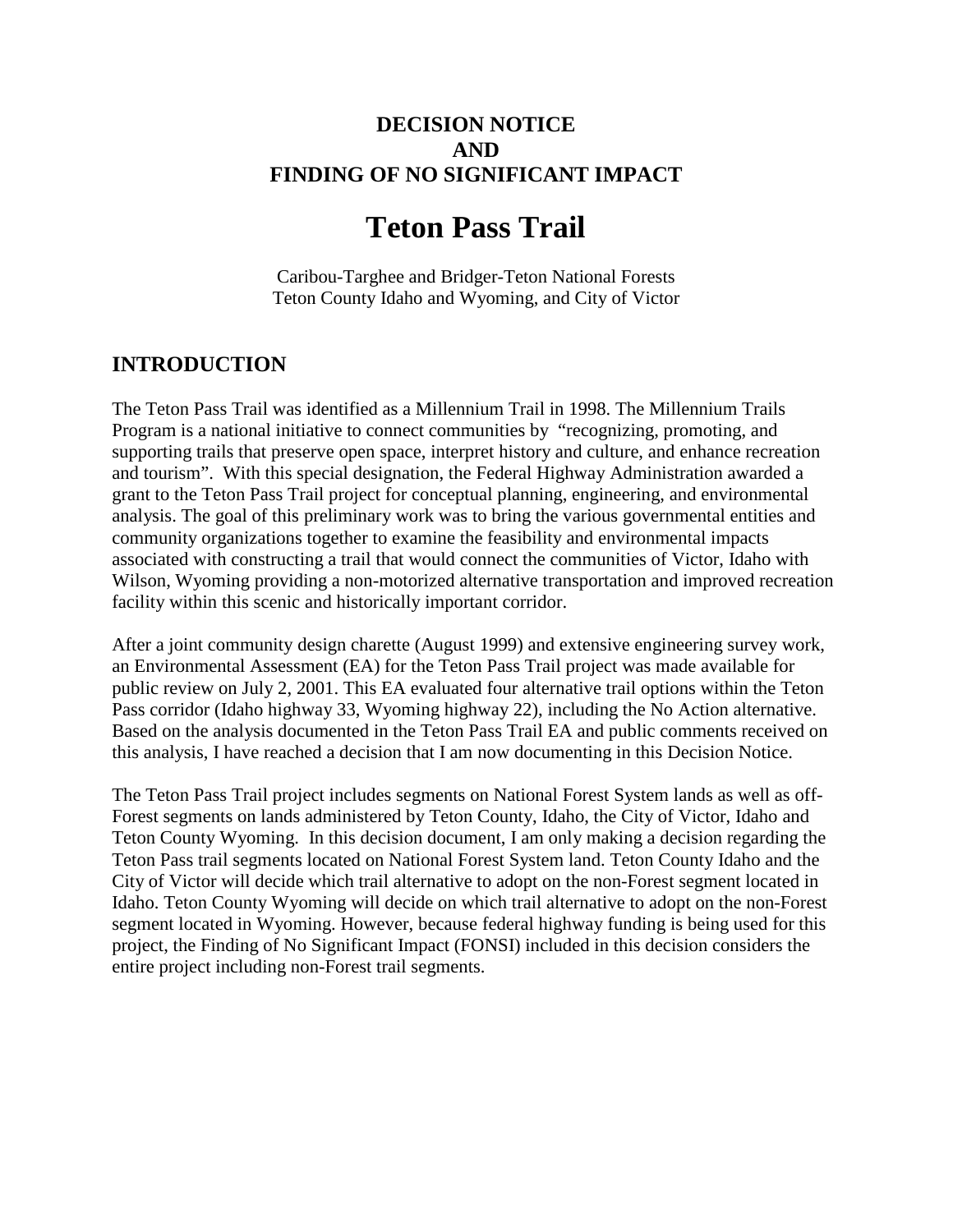### **DECISION AND RATIONALE**

#### *Decision*

It is my decision to select and implement portions of Alternative C (Recreation Enhancements) from the Environmental Assessment dated June 2001 with some elements of Alternative A incorporated into my decision. My decision would not include a continuous trail over Teton Pass but would improve recreational opportunities and would provide a paved pathway where the Old Jackson highway is mostly intact. My decision includes those elements where improvements would not result in high or uncertain environmental impacts. A description of my decision and rationale for on-Forest trail segments follows. A map displaying the elements of my decision for the Teton Pass Trail project is attached (decision map).

#### **Trail Segment 1: Targhee Forest Boundary to Trail Creek Campground**

In this segment, I am selecting a combination of Alternative A (High Standard Trail North Option) and Alternative C (Recreation Enhancements). This will allow construction of a multi-recreational, non-motorized, universally accessible 10-foot wide paved pathway (with additional native-surface shoulders on both sides) plus a parallel, separated, 24-inch-wide native surface trail where it is feasible to include in existing prism or disturbance. The trail will be approximately 2 miles long and will be constructed on existing segments of the Old Jackson Highway on the north side of highway 22 with short connecting sections built where necessary. An "at-grade" crossing will be provided to access the Mike Harris campground. A tunnel crossing will be provided to access the Trail Creek campground entrance.

Roads on the south side of Trail Creek, upstream from the Mike Harris Campground road, will be decommissioned. A natural surface universally accessible trail will remain on the decommissioned road to provide a connection between the Trail Creek and Mike Harris Campgrounds. This will involve constructing a 48" wide trail on the existing road base with proper drainage from Mike Harris to where it switches back up the hill. The road will be decommissioned from the switchback to the terminus of the road and no trail will remain. A connecting trail would be built from the switchback to Trail Creek Campground. Interpretive signing will be provided along this trail. A bridge will be constructed over Trail Creek to connect the campground with the trails on the other side of the creek. This bridge will be designed and constructed so that it does not restrict or impede the channel. Both trails and will be designated yearlong non-motorized. Motorized use for administration and maintenance will be authorized.

#### **Trail Segments 2, 3, and 4: Trail Creek Campground to Teton Pass**

The analysis did not adequately display the need for and the effects of constructing a trail through this area. Therefore, I am selecting Alternative C. No paved pathway will be constructed. The Forest Service will work with Wyoming Department of Transportation (WYDOT) and other partners to plan future shoulder enhancements on Highway 22 that would provide adequate shoulders for bicycle use. A short section of 24" native surface trail will be built to connect the Coal Creek trailhead to the existing Bonneville Power Association (BPA) road in Segment 3 (Coal Creek to Weather Station). The BPA road will not be improved but could be used in its current condition. The past disturbances associated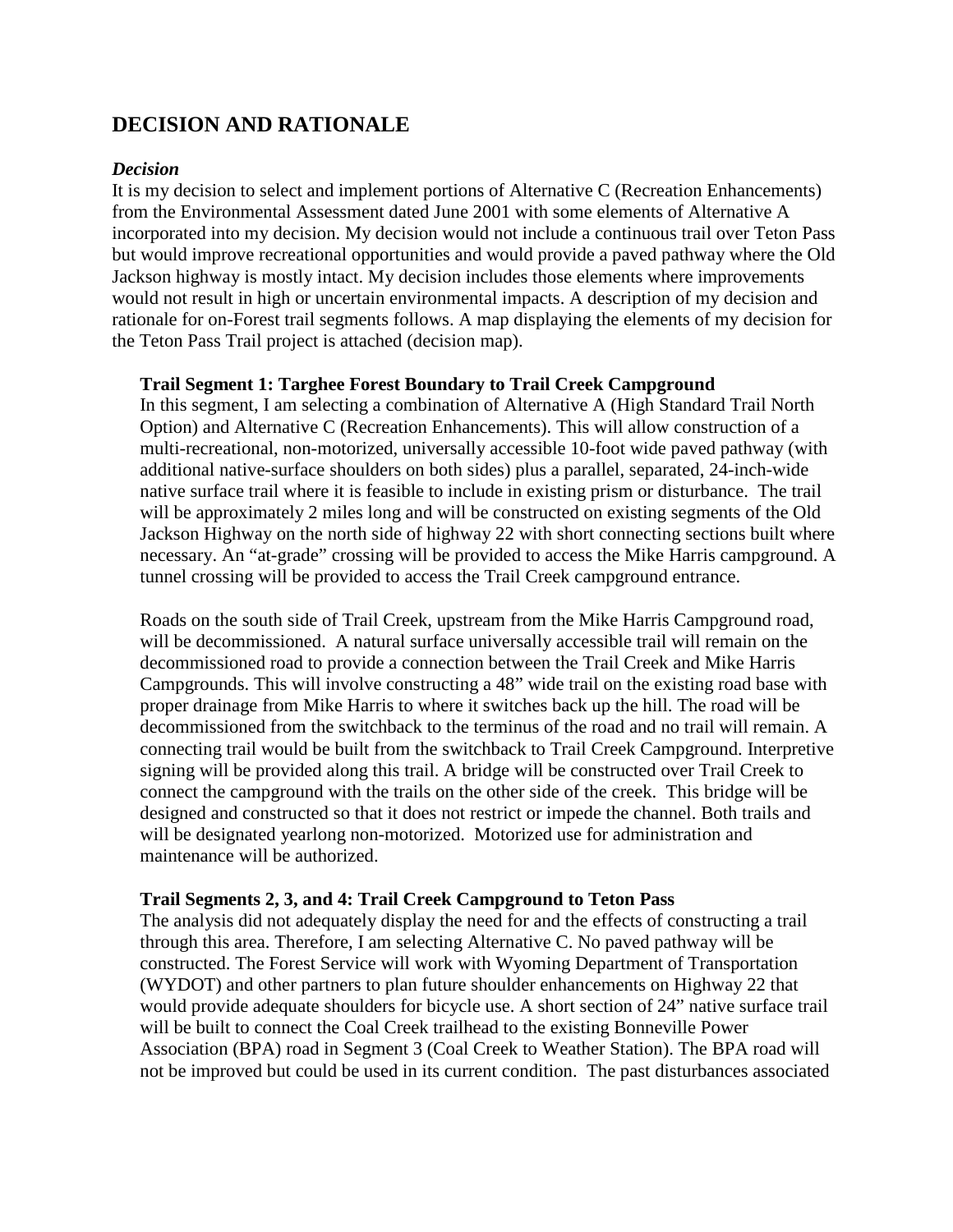with motorized use on the Mail Cabin Trail will be decommissioned. This trail is a nonmotorized trail according to the Forest travel Plan.

**Trail Segment 5: Teton Pass to Bridger-Teton Forest Boundary (Trail Creek Trailhead)** In this segment, I am selecting a combination of Alternative A and C. A paved pathway (10) feet) will be constructed along the existing gravel trail to connect the top of Teton Pass with the existing Old Pass road. The entire Old Pass road will be repaired and re-paved where necessary to maintain the existing paved surface.

My decision also includes the following elements of Alternative C:

- 1. All management activities, best management practices, mitigation measures and monitoring activities applicable to my decision will be implemented (EA pages 2/17-23). However, the third bullet under the wildlife mitigation measure on page 2-22 of the EA states: *"Signing that requires dogs to be leashed on all trails will be placed at all trailheads to minimize harassment of wildlife"*. This statement generated numerous responses to the EA. A majority of the comments indicated that if the dog is under control (voice or leash) then this shouldn't be a requirement. Leashing of dogs will be encouraged. However, if dogs harass wildlife, risk user safety or are continually not under control on the trails or other issues arise, then the Forest will implement a special order requiring all dogs to be leashed.
- 2. Trailhead facility improvements will be implemented. Improvements are intended to redesign existing trailhead areas to accommodate existing recreational use by organizing parking, facilitating better traffic flow, improving informational and interpretive signing, and adding restrooms where needed. Specific trailhead improvements will include:
	- a. Mike Harris: Design and construct a trailhead within existing overflow camping area to accommodate 15 vehicles and 5 horse trailers.
	- b. Coal Creek: Improve trailhead parking area to include parking to accommodate 5 horse trailers. Remove and replace the existing restroom. The replacement should be located in such a manner as to discourage use from highway traffic. The Forest cannot afford to manage this site as a highway rest stop. The historical interpretive trail (48" universally accessible) to the old way station (approximately 900 feet of trail) will not be built.
	- c. Teton Pass: Design parking for better traffic flow and improved sight distance on and off the highway. Incorporate a shuttle bus staging area. If a long term funding source for maintenance is secured, then construction of a restroom on the pass is approved. Interpretive and trail signing will be consolidated in one location.
	- d. Phillips Bench: Design trailhead within existing highway pull-off to accommodate 15 vehicles and 3 horse trailers.
	- e. Trail Creek trailhead: Re-design area in front of gate to provide turnaround and organize parking. Accommodate 20 vehicles and 3 horse trailers. If a long term funding source for maintenance is secured, then construction of a restroom is approved.
- 3. Connect the historic wagon route to the top of Teton Pass. Design and maintain the trail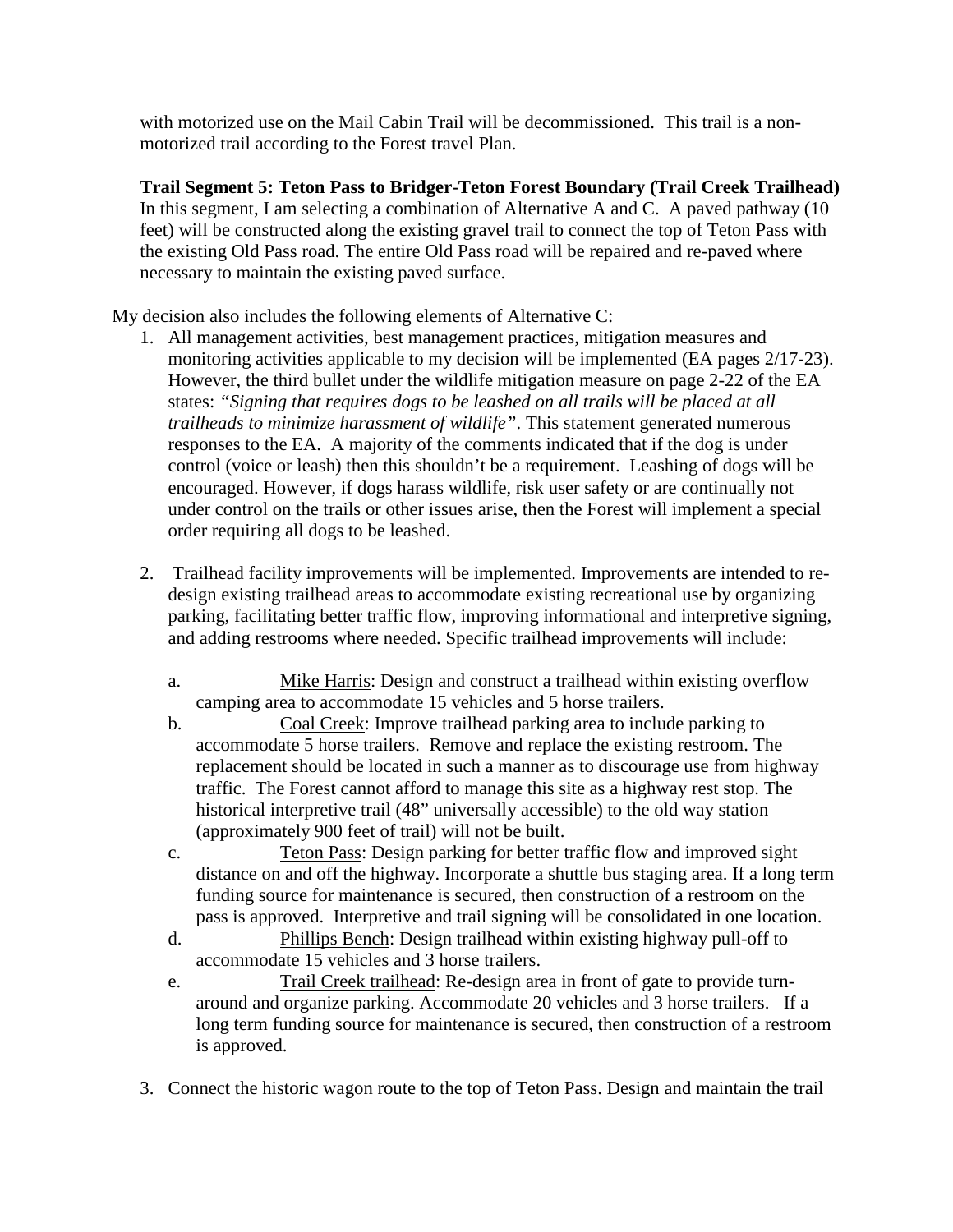as a foot, horse and ski historical interpretive trail. Add erosion control structures and trail hardening in boggy areas.

- 4. Maintain and re-align the Mail Cabin trail, where necessary, to address erosion problems and avoid streambank or persistent boggy areas. A short trail will be upgraded to connect Phillips Ridge with the BPA road leading to the Fish Creek road. Improvements will not be made to the Crest trail from Teton Pass to Mosquito Pass.
- 5. Maintenance of all pathway, trail, and trailhead improvements will be the responsibility of the agency having jurisdiction on the land. This responsibility does not preclude issuing a special use permit or similar agreement for construction and/or maintenance of the pathway. Community involvement will be essential to meet annual maintenance needs on all trail segments.

The EA states that the Teton Basin District Ranger will determine whether or not to amend the Revised Forest Plan to change the access for the Teton Pass area that is currently under prescription 2.1.2 Visual Quality Maintenance, to non-motorized during the snow season (EA 1- 19).

It is my decision to change the access to non-motorized during the snow season in a portion of the 2.1.2 prescription area (map 2) with the following exception.

 $\triangleright$  Local residents typically use the area by Mike Harris campground for tubing and other winter activities. I feel this use should continue. Therefore oversnow motorized use is approved in the 2.1.2 area from Mikesell Canyon to the Forest boundary on the south side of the highway. Oversnow motorized use will continue in the 2.1.2 prescription area on the north side of the highway from the at grade crossing along the east edge of the path to the Forest Boundary. See map #2 attached to this decision.

This change in access results in a non-significant amendment to the Targhee National Forest Revised Forest Plan page III-83 and is consistent with the Forest –wide objective to establish travel plan designations for non-motorized winter recreation activity areas with easy access for users such as telemark skiers, snowshoers, and snowboarders. (Forest Plan page III-25).

This decision will be implemented by signing where travel designations change. A Forest Special Order will be used to help achieve this decision until it can be incorporated into the travel plan through reprinting of the maps.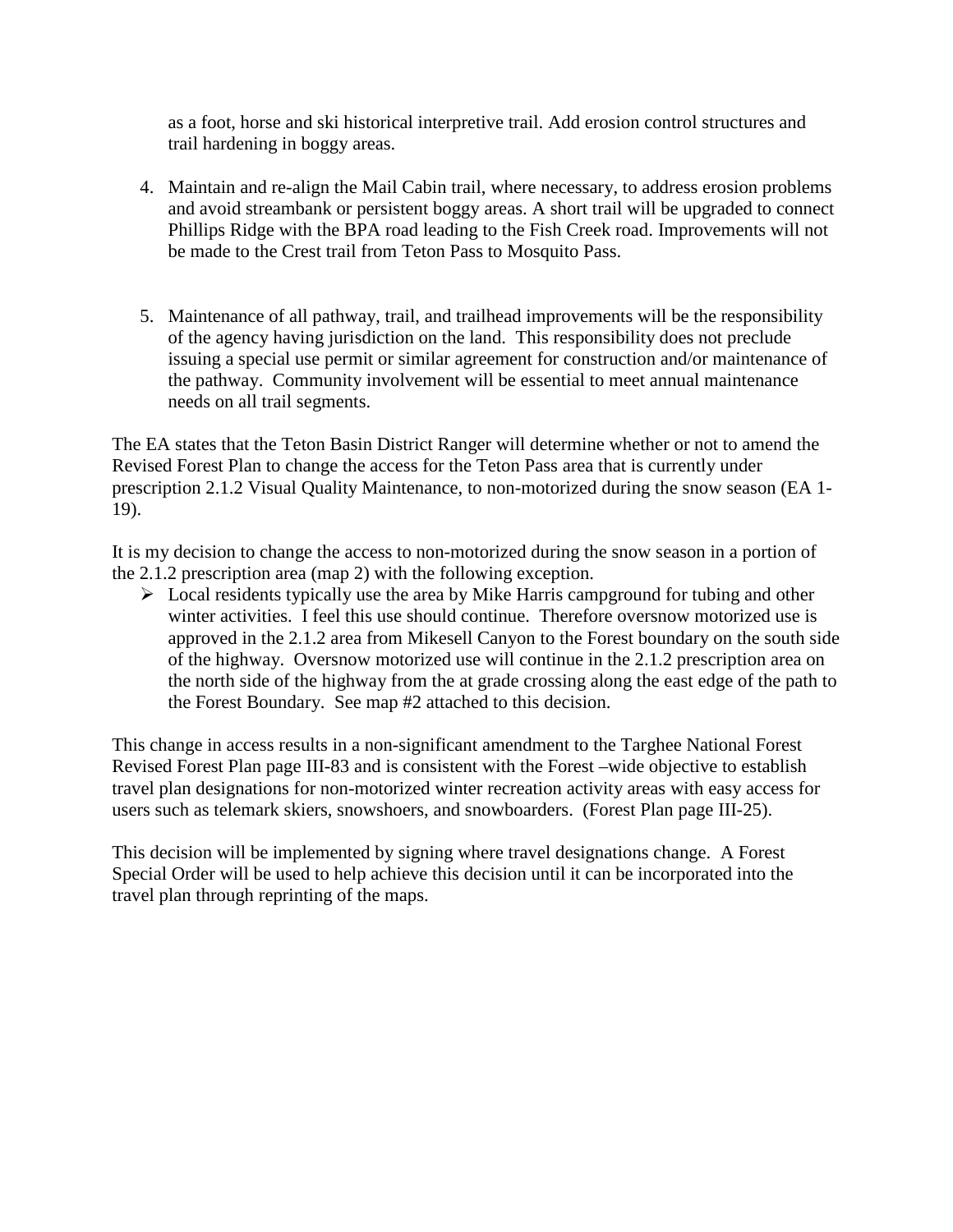#### **Rationale**

My decision to select a combination of Alternative A and C for the Teton Pass trail is based on the following reasons:

- 1. My decision helps meet Forest Service national recreation policy to "*ensure high quality experiences through location, design, and maintenance of facilities that afford a reasonably safe and healthful recreation experience and provide access to as many people as possible, including people with disabilities*"(FSM 2303). Currently, the Targhee and Bridger-Teton Forests offer very few trails that meet the needs of people seeking very easy trails and meet the needs of people seeking universally accessible trails (per ADA requirements). My decision will help fill this underserved niche so that the Forests provide a broader range of recreation opportunities than currently is available.
- 2. The communities of Victor and Wilson are growing tremendously with many residents seeking outdoor recreation opportunities. By providing a pathway between the Targhee Forest boundary and the Wyoming Stateline and repairing the Old Pass road, both Victor and Wilson will have similar opportunities to connect their communities with public lands and offer a quality recreation opportunity close to town. By providing an easily accessible recreational trail, there is opportunity to direct increasing recreational use into an area that is already fairly developed rather than into more wild areas where increased use could be more detrimental.
- 3. My decision addresses public safety needs by providing separation for bicycles/pedestrians from the highway on the highway section that has small to no shoulders and the greatest highway speeds. My decision does not provide a paved pathway on steep grades where improved bicycle/pedestrian safety on a 10 foot pathway does not meet the American Association of State Highway Transportation Officials (AASHTO) guidelines for the design of bicycle facilities).
- 4. My decision will correct identified problems with existing recreation facilities that are deteriorating, are creating resource impacts or were not designed for the amount and type of use the area currently receives. This includes needs associated with trailheads, Teton Pass, the Old Pass road, and trails within the corridor. In addition, new and reconstructed recreation facilities can reasonably be maintained with community involvement, whereas long-term maintenance of a much longer pathway on steep grades is questionable.
- 5. My decision provides opportunities to enhance interpretation of the area's natural and human history with particular emphasis on an interpretative theme associated with Teton Pass travel routes and transportation history.
- 6. My decision avoids construction of recreation facilities where high or uncertain environmental risks may occur that were not fully disclosed or explained in the Environmental Assessment.
- 7. My decision meets the Forest-wide objective to establish travel plan designations for nonmotorized winter recreation activity areas with easy access for users such as telemark skiers, snowshoers, and snowboarders (Forest Plan page III-25).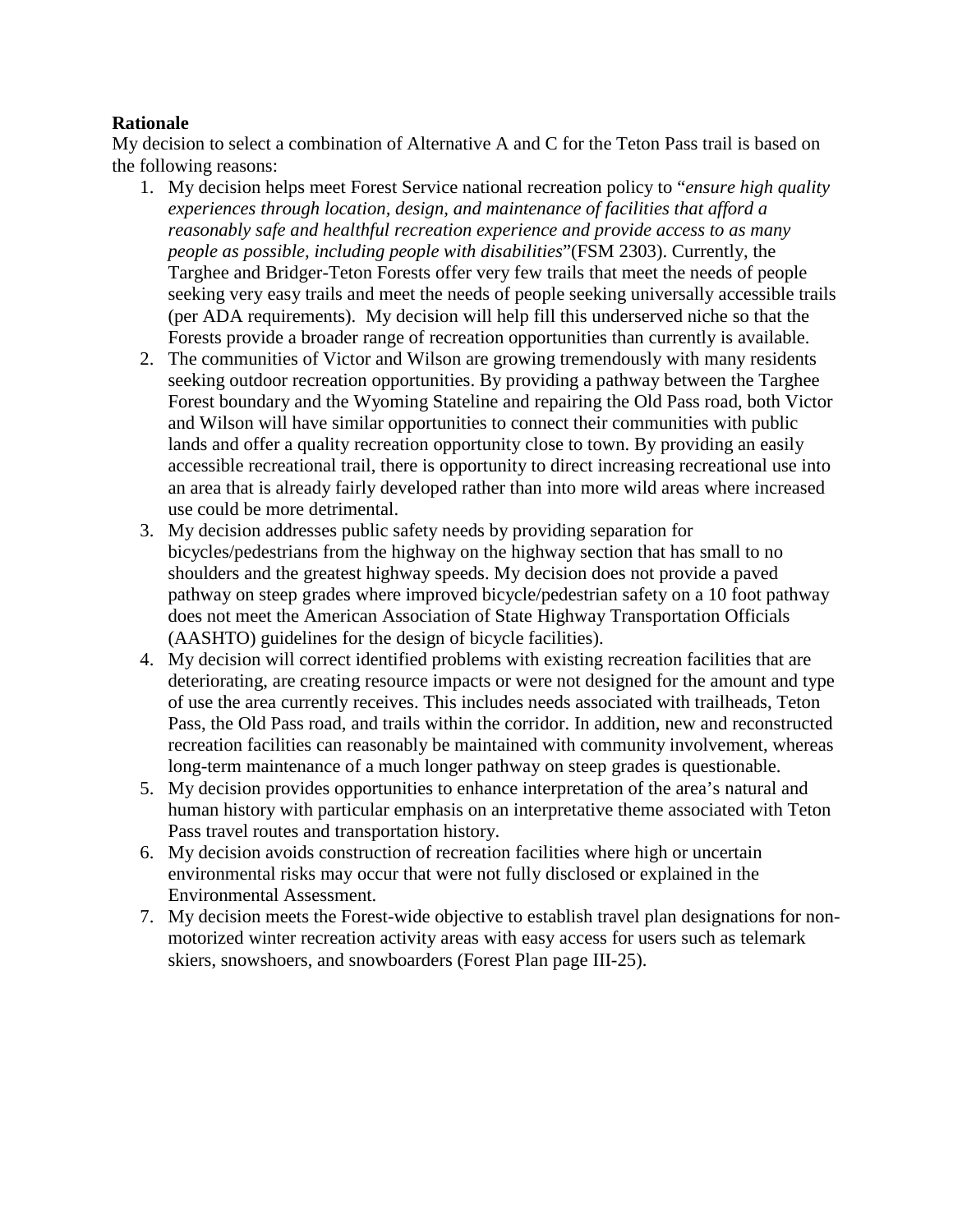### **ALTERNATIVES CONSIDERED**

In the EA, four alternatives were analyzed. A brief description of these alternatives and rationale for not selecting the alternative follows:

### **Alternative A: High Standard Trail**

*Description:* Would establish a continuous, multi-use trail on Forest lands between Victor, Idaho and Wilson, Wyoming. This high standard trail would consist of a 10 foot-wide paved path with additional native-surface shoulders.

*Rationale:* This alternative was selected for Segments 1 and 5. Segments 2-4 were not selected because the analysis did not adequately display the need for and the environmental effects of constructing a trail through these segments. The environmental effects were high or uncertain. Based on AASHTO guidelines for bicycle facilities, public safety and reduction of user conflicts could not be assured; and I feel the capacity of the Forest Service to administer and maintain a pathway in these segments would not be feasible.

### **Alternative B: Varying Opportunity Trail**

*Description:* Would provide a continuous trail with some segments offering a 10 foot wide paved path and other segments offering a 24-inch-wide native surface tread.

*Rationale:* This alternative primarily just creates another standard Forest service trail. It does not create an opportunity to meet broader recreation needs. May miles of 34 inch native surface trail already exist, thus there is no compelling need to add a few more miles.

### **Alternative C: Recreation Enhancements**

*Description:* Would not provide a continuous trail, but would enhance trail opportunities radiating from existing trailheads and campgrounds within the Teton Pass corridor.

*Rationale:* This alternative was mostly selected. Portions were not selected because elements of Alternative A offer good opportunities to meet the purpose and need with minimal environmental impact. The Crest Trail (Teton Pass to Mosquito Pass) was not upgraded due to concerns with wildlife impacts and effect on the Wilderness Study Area.

### **Alternative D: No Action**

*Description:* Would not add any new trail or authorize any improvements to existing trailheads and trails. The existing highway would continue to be used for all bicycle traffic. The No action alternative is included in the analysis to serve as a baseline to compare the impacts of other alternatives per NEPA requirements.

*Rationale:* This alternative does not meet the purpose and need. The rationale of my decision provides further detail as to why I did not choose the No Action alternative.

# **PUBLIC INVOLVEMENT**

The Forest Service mailed a scoping document regarding the proposed Teton Pass trail project to approximately 100 people in January 1999. This scoping generated 48 written responses. In August 1999, a three-day design charette was held in Victor and Wilson with field trips and public open houses. Numerous articles appeared in local newspapers regarding this project between 1999 and 2002. Field trips were sponsored by local organizations and presentations to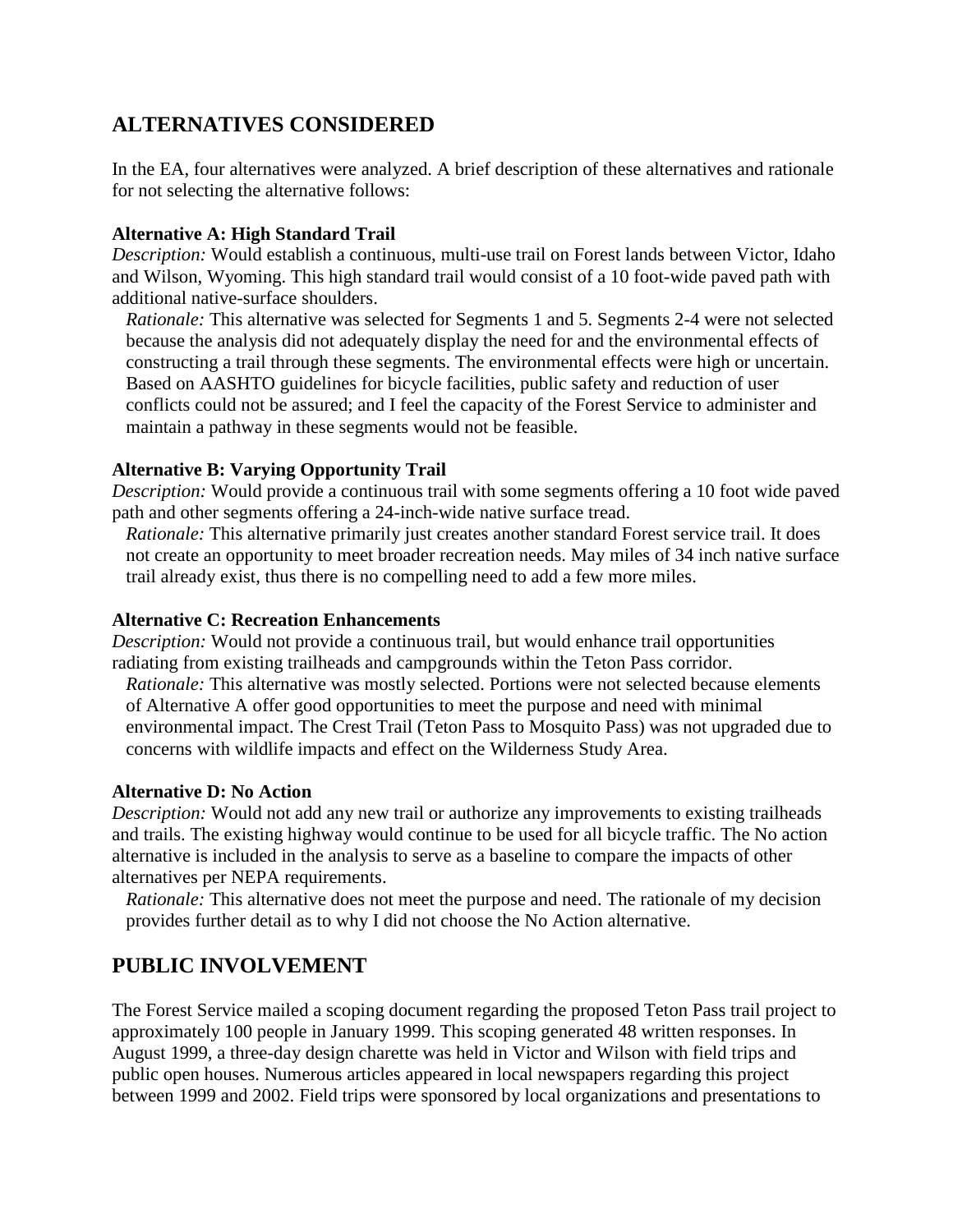given to interested groups. The Environmental Assessment was mailed out on July 2, 2001 for public review and comment. This generated 75 written responses that are summarized in Appendix D attached to this Decision Notice.

# **FINDING OF NO SIGNIFICANT IMPACT**

Based on my review of the Environmental Assessment, I have determined that approval of the selected elements identified in Alternatives A and C is not a major federal action and will not significantly affect the quality of the human environment, individually or cumulatively with other actions in the general area. The environmental effects do not meet the definition on context or intensity as defined in 40 CFR 1508.27. Therefore, an Environmental Impact Statement is not required. This finding is based on the following factors:

Context: This decision is compatible with the natural, social, and economic character of the region.

Intensity: The following discussion is organized around the 10 significance criteria described in the National Environmental Policy Act (NEPA) regulations (40 CFR 1508.27).

- 1. Impacts from this decision are both beneficial and adverse, and none are significant in intensity. The adverse effects are short-term (primarily during construction) and will not impair land productivity. Projected beneficial effects are improved facilities to meet growing recreation use in the area and connect people with nature, ability to offer universally accessible trails not readily available in the region, enhanced public safety, and improved ability to enrich people's experience through historical and interpretive information.
- 2. The effects to public health and safety are expected to be positive due to enhanced opportunities for outdoor recreation exercise available to a wider segment of the public and the opportunity for road bicyclists to not mix with motor vehicles in an especially hazardous section of highway (Targhee Forest boundary to Wyoming Stateline).
- 3. This decision will not impact parklands, prime farmland, wetlands, or ecologically critical areas.
- 4. The effects are not controversial from a standpoint of scientific evidence that refutes the findings disclosed in the EA.
- 5. The effects are not highly uncertain, involving unique or unknown risks. Many other pathways and trailhead facilities have been built or improved in similar types of environments. My decision eliminated segments of trail construction where the effects were high or uncertain.
- 6. This decision does not set a precedent for other projects that may have significant effects. Pathways and trailhead facilities have been already been built on other National Forests.
- 7. This decision is not related to other proposals that would cause a cumulatively significant impact.
- 8. Significant scientific, cultural or historic resources or objects listed in or eligible for listing in the National Register of Historic Places will not be lost or destroyed.
- 9. A biological assessment (BA) completed for this decision concluded that the selected alternative would not affect bald eagles, grizzly bears, mountain plovers, yellow-billed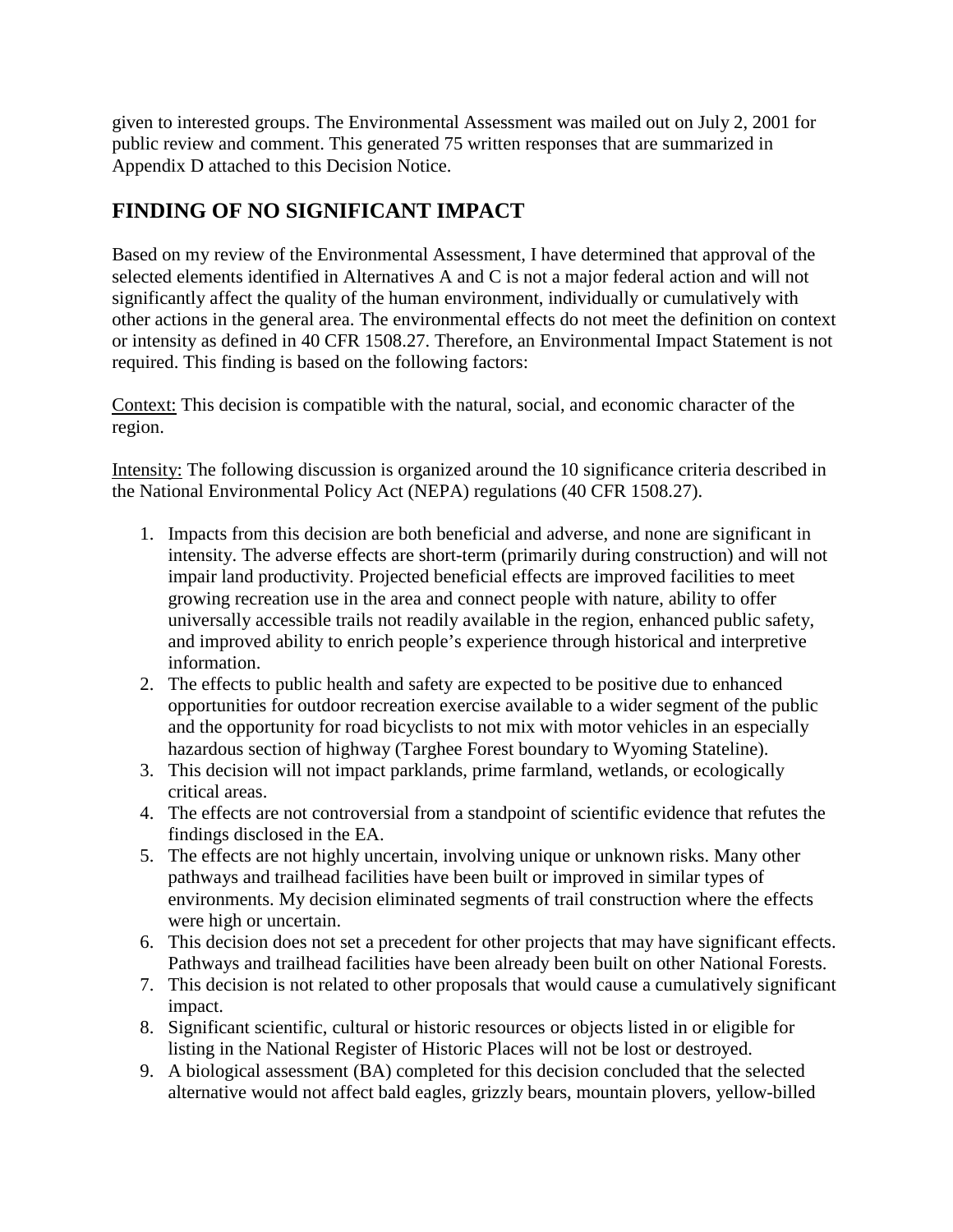cuckoos, and Ute's ladies' tresses. The BA also concluded that the selected alternative would not likely jeopardize the continued existence of the gray wolf and whooping crane and may affect but is not likely to adversely affect the Canada lynx. A biological evaluation prepared for Yellowstone cutthroat trout concluded the project may impact individuals or habitat but will not likely contribute towards federal listing or loss of viability to the population or species. Fish and Wildlife concurrence has been obtained for these findings.

10. This decision complies with all Federal, State, and local laws or requirements imposed for protection of the environment.

### **FINDING OF NON-SIGNIFICANT AMENDMENT**

Under the National Forest Management Act (NFMA, 16 USC 1604(f)(4), forest plans may "be amended in any manner whatsoever after final adoption and after public notice, and, if such amendment would result in a significant change in such plan, in accordance with subsections (e) and (f) of this section and public involvement comparable to that required by subsection (d) of this section." The NFMA regulations at 36 CFR §219.10(f) state: "Based on an analysis of the objectives, guidelines, and other contents of the forest plan, the Forest Supervisor shall determine whether a proposed amendment would result in a significant change in the plan." The Forest Service Land and Resource Management Planning Handbook (Forest Service Handbook 1909.12) provides a framework for this analysis. Section 5.32 of FSH 1909.12 lists four factors to be used when determining whether a proposed change to a forest plan is significant or not significant: (a) timing; (b) location and size; (c) goals, objectives and outputs; and (d) management prescriptions. As the designated Forest Officer for this decision, I have evaluated the proposed management direction and concluded that it does not constitute a significant amendment of the Targhee National Forest Revised Forest Plan for the reasons described below:

### **TIMING**

The timing factor examines at what point, over the course of the forest plan period, the Plan is amended. Both the age of the underlying documents and the duration of the amendment are relevant considerations. The handbook indicates that the later in the time period, the less significant the change is likely to be. The Targhee RFP was signed in the spring of 1997 and is five years into its plan period. The amendment, however, is consistent with the Forest –wide objective to establish travel plan designations for non-motorized winter recreation activity areas with easy access for users such as telemark skiers, snowshoers, and snowboarder (Forest Plan III-25). This amendment implements that direction.

#### **LOCATION AND SIZE.**

The key to the location and size is context, or "the relationship of the affected area to the overall planning area, the smaller the area affected, the less likely the change is to be a significant change in the forest plan." As discussed in the decision, the amendment would apply to a small portion of management Prescription 2.1.2 Visual Quality Maintenance (see map 2). Since this change is a very localized situation, the actual geographic area affected by it would be very small. Oversnow motorized users are not restricted from the areas south of the 2.1.2 prescription since they can still be accessed from other areas. This decision affects only the oversnow access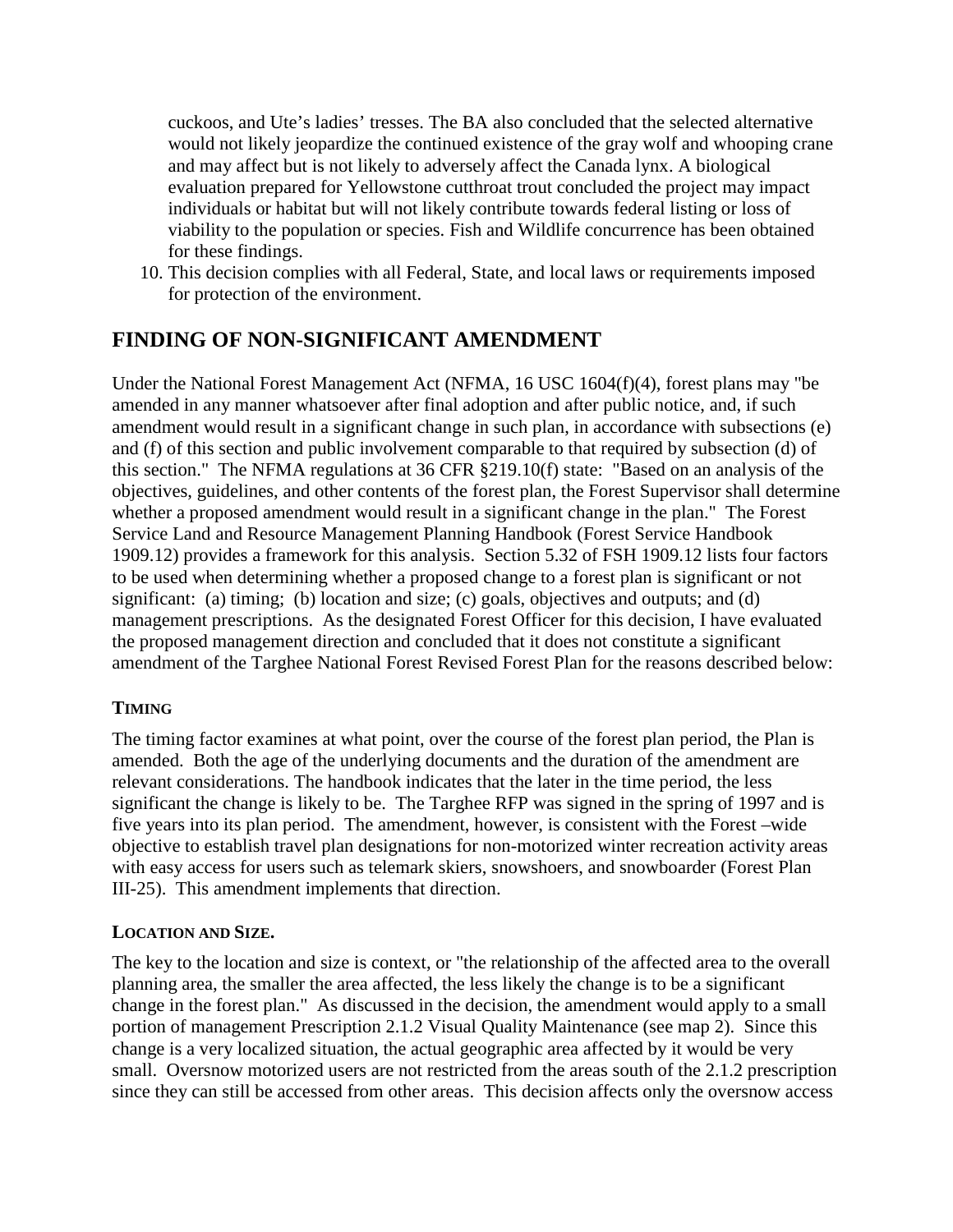along the corridor. Thus, the size of the area projected to be affected during this time period is very small when compared to the total in the planning area.

### **GOALS, OBJECTIVES, AND OUTPUTS**

The goals, objectives, and outputs factor involves the determination of "whether the change alters the long-term relationship between the level of goods and services in the overall planning area" (Forest Service Handbook 1909.12, section 5.32(c)). This criterion concerns analysis of the overall forest plan and the various multiple-use resources that may be affected. This amendment will not decrease the level of goods and services available on the Targhee

The amendment is consistent with the RFP desired future conditions, goals and objectives related to recreation and motorized use. The overall management direction pertaining to recreation and motorized use will not change.

The guidance in Forest Service Handbook 1909.12, section 5.32(c) explains: "In most cases, changes in outputs are not likely to be a significant change in the forest plan unless the change would forego the opportunity to achieve an output in later years." Again, the proposed management direction does not forego the achievement of existing goals and objectives.

#### **MANAGEMENT PRESCRIPTIONS**

The management prescriptions factor involves the determination of (1), "whether the change in a management prescription is only for a specific situation or whether it would apply to future decisions throughout the planning area" and (2), "whether or not the change alters the desired future condition of the land and resources or the anticipated goods and services to be produced" (Forest Service Handbook 1909.12, section 5.32(d)).

Implementation of the amendment applies only to the Teton Pass portion of prescription area 2.1.2 and is site specific. It is not intended to apply toward future decisions throughout the Caribou-Targhee National Forest area. The desired future conditions and long-term levels of goods and services projected in the RFP will not change.

### **FINDING**

On the basis of the information and analysis contained in the EA and all other information available as summarized above, it is my determination that the change in management direction reflected in the Proposed Action does not result in a significant amendment to the Targhee Revised Forest Plan. This amendment to the access table on page III-83 of the Revised Forest Plan will be consistent the Forest wide objective to establish travel plan designations for nonmotorized winter recreation activity areas with easy access for users such as telemark skiers, snowshoers, and snowboarders (Forest Plan page III-25).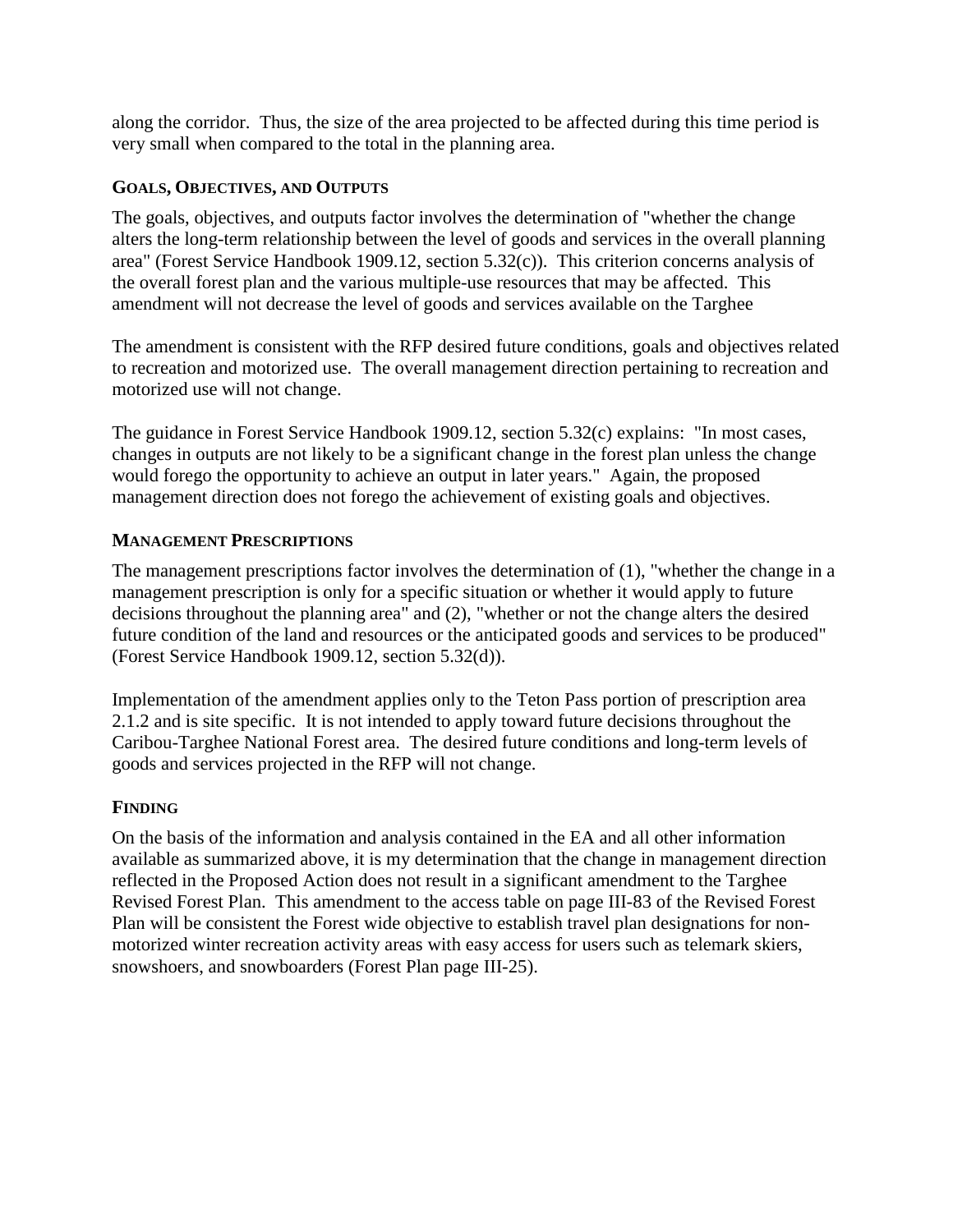## **CONSISTENCY WITH THE FOREST PLAN, COUNTY PLANS, APPLICABLE LAWS AND REGULATIONS**

My decision is consistent with all applicable plans, laws and regulations including the Targhee and Bridger-Teton National Forest Land and Resource Management Plans, with the exception of the nonsignificant amendment included in this decision, Teton County Idaho and Wyoming Comprehensive Plans, the Endangered Species Act, the National Historic Preservation Act, the Clean Water and Clean Air Act, the Wyoming Wilderness Act, the National Forest Management Act, the National Environmental Policy Act, and the Administrative Procedures Act.

# **IMPLEMENTATION**

If no appeal is received, implementation of my decision on National Forest System lands may occur on, but not before, five business days from the close of the appeal filing period. If an appeal is received, implementation may not occur for 15 days following the appeal disposition. Implementation of Teton County Idaho, City of Victor and Teton County Wyoming decisions on their portions of this project may occur immediately after the Federal Highway Administration accepts the FONSI for this project.

# **APPEAL RIGHTS**

My decision on National Forest System lands is subject to appeal pursuant to Forest Service regulations at 36 CFR 215.7. Since I am the deciding officer for the Bridger Teton National Forest as well as the Caribou-Targhee the appeal period will be keyed off the Idaho Falls Post Register. I will send a courtesy legal notice to the Casper Star Tribune. Any written appeal must be postmarked or received by the Appeal Deciding Officer within 45 days of the publication of this notice in the Idaho Falls Post Register. Call the Teton Basin Ranger District to find out the exact date. The Appeal Deciding Officer is: Regional Forester, Intermountain Region,  $324 25<sup>th</sup>$ Street, Odgen, UT 84401. Appeals must meet the content requirements of 36 CFR 215.14.

Decisions made by the Federal Highway Administration, Teton County Idaho, City of Victor, and Teton County Wyoming are not subject to appeal.

### **ADDITIONAL INFORMATION**

For additional information, please contact Jay Pence at the Caribou-Targhee National Forest in Driggs, Idaho at (208) 354-2312 or Linda Merigliano at the Bridger-Teton National Forest in Jackson, Wyoming at (307) 739-5400.

**JAY PENCE DATE** Teton Basin District Ranger

\_\_\_\_\_\_\_\_\_\_\_\_\_\_\_\_\_\_\_\_\_\_\_\_\_\_\_\_\_\_\_\_\_\_\_\_\_\_\_\_ \_\_\_\_\_\_\_\_\_\_\_\_\_\_\_\_\_\_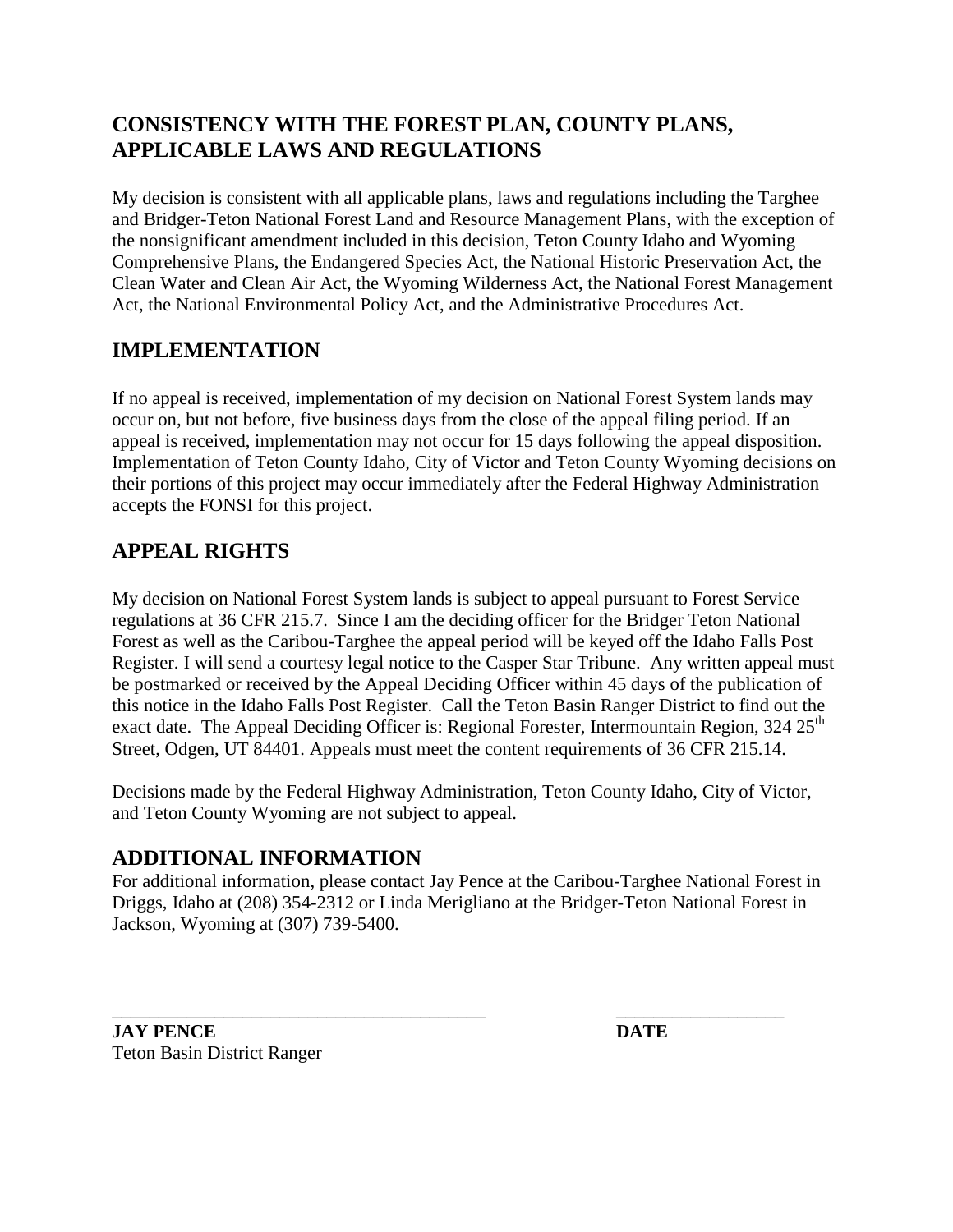